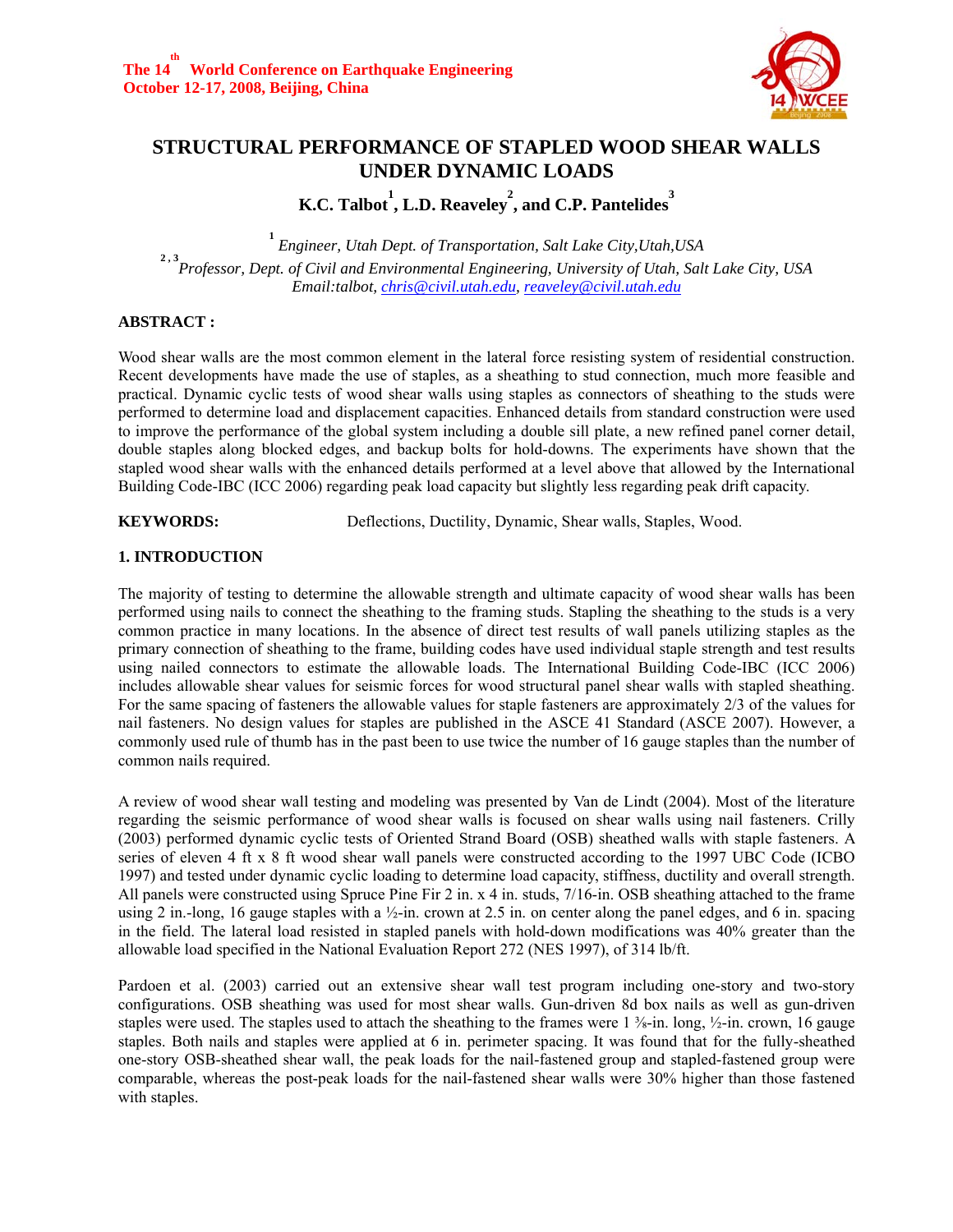

### **2. TEST PANELS AND EXPERIMENTAL PROGRAM**

#### *2.1. Test Panels and Test Setup*

The frames for all panels tested were constructed with Douglas Fir-Larch, 2 in. x 4 in. studs 8 ft in height. The top and bottom plates, and both end studs of all panels consisted of double studs. The sheathing used was 7/16 in. thick OSB sheathing grade, Exposure 1 in accordance with US DOC PS2 (IBC 2006). The staples used to attach the sheathing to the frames were 2 in. long, ½-in. crown, 16 gauge galvanized staples. The IBC Code (ICC 2006) specifies the minimum crown width of staples to be used in shear walls as 7/16 in. and the minimum fastener penetration in the framing member as 1 in., so the minimum staple length for 7/16 in. sheathing is 1 7/16-in. The 2 in.-long staples used in these tests exceed that minimum, thereby reducing the potential of any staple withdrawing during the tests. This size of staple is commonly available. The length of the staples used in this study is longer than the  $1\frac{3}{5}$ -in. staples used in the study by Pardoen et al. (2003).

The RSP4 type 1 connector, manufactured by Simpson Strong-Tie (SST 2007), which has an allowable uplift load of 315 lbs as listed in the manufacturer's catalog, was used to connect the studs to the sill plate and thereby inhibit the interior studs from lifting off the bottom plate. This was done to help simulate the effects that gravity loads would have on a wall in a real life application. The RSP4 connector also reduces the eccentricity that sheathing forces have relative to the anchor bolts at the bottom plate. The hold-downs used in the tests for all panels were PHD5's, manufactured by Simpson Strong-Tie (SST 2007), that have an allowable tension load of 4.7 kips. This eccentric hold-down is attached to the foundation with a ⅝ in. diameter rod, and connected to the inside edge of the end post of the shear wall, with 14 screws,  $\frac{1}{4}$  in. in diameter by 3 in. long. This length of screw penetrates into both the inside and outside end-post studs. This allows for the load to be more evenly distributed to the hold-down from the dual stud end-post. The anchor bolts had a  $\frac{5}{8}$  in. diameter. The washer for the anchor bolts was a 3 in. x 3 in.  $x \frac{1}{4}$  in. steel plate.

In addition to the hold-downs, a strap was used to minimize the amount of bending of the end-post, due to the eccentricity of the hold-downs. A flat strap, ST6224, manufactured by Simpson Strong-Tie (SST 2007) was used at both ends of the wall panel, for all panel lengths, as shown in Fig. 1(b). The straps are made of 16 gauge metal, 2 1/16 in. wide and 23 5/16 in. long. On each end of the strap there are pre-punched ½ in. holes, and smaller pre-punched holes along each side that were used to attach the strap to the end post. The strap accommodates a total of 28 nails when placed in a straight line configuration; the strap was applied at the bottom corners, and the bottom half of the strap was attached using the anchor bolt, thus only 16 to18 nails were used to attach the remaining portion of the strap to the wall. The manufacturer calls for 16d nails to be used, but for this application it was decided that Simpson Strong-Tie N10 nails (SST 2007) would be used. The nails are a 9 gauge smooth shank nail,  $1\frac{1}{2}$ -in. long. The pre-punched  $\frac{1}{2}$  in. diameter end hole was enlarged to fit over the 5/8 in. hold-down anchors on either panel end. Each strap was set in place before the panel was set onto the concrete foundation. The panel was anchored with the PHD5's, each strap was bent up, pulled tight around the beveled corner of the panel, and nailed flush to the outside of the double 2 in. x 4 in. end-post.

Twelve panels were tested, which were constructed in a similar manner. Fig. 1(a) shows the constructed panel frames with the end-posts. The top and bottom plates consisted of two 2 in. x 4 in. studs face nailed together. The interior studs were cut to a length of 90 in., and located 16 in. on-center for all the panels, except for the 3 ft long panels, where the interior stud was placed at 18 in. The vertical members were end nailed with two 10d common nails to the inside 2 in. x 4 in. stud of the top and bottom plates. The second 2 in. x 4 in. plate member was face nailed to the top and bottom plates with 10d common nails at 6 in. on-center. The panel hold-down anchors and shear anchor locations are shown in Fig. 1(a). The concrete foundation had a 12 in. x 12 in. cross-section, as shown in Fig. 2(b). Figure 1(b) shows the panel modification of cutting the bottom stud of the bottom double plate at both ends on a 45-degree angle. In previous tests by Crilly (2003), the tension on the strap that was wrapped around the square corner would crush the corner of the sill plate as the panel rocked back and forth; as a result of this crushing, the overall panel deflection increased, because as the corner was crushed, the extra slack in the strap allowed the wall to deflect further before the strap could effectively resist the force applied to the wall, and limit deflection. The strap force reduces the eccentricity on the double end stud as shown in Fig. 1(b).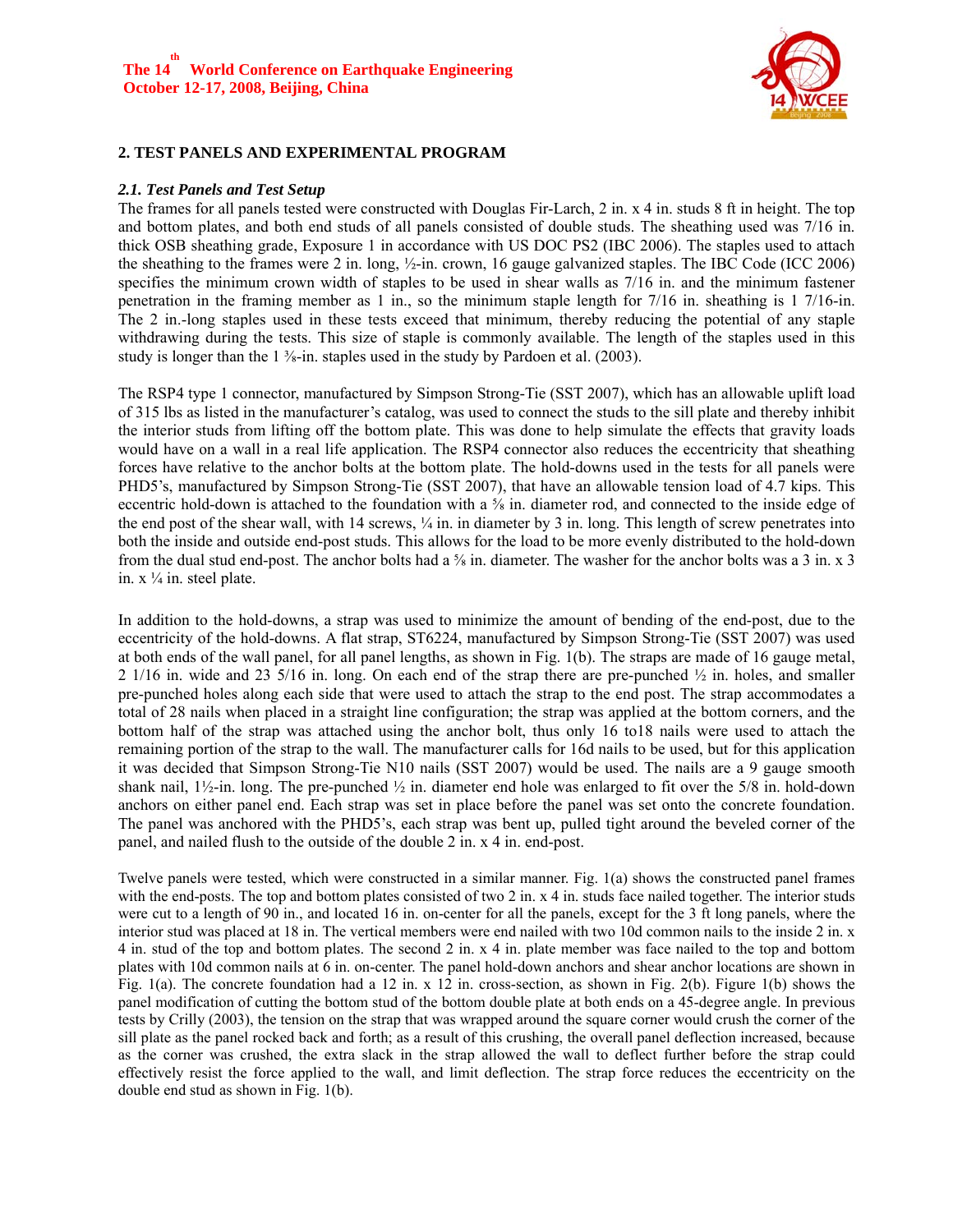

The panel sheathing was attached using a stapling pattern of 2 in. on the edges, and 4 in. in the field. The sheathing for the 3-ft and 4-ft panels was placed vertically; the sheathing for the 8-ft and 12-ft panels was placed horizontally. The sheathing was blocked using Douglas- Fir Larch 2 in. x 4 in. blocks cut 14 in. long, and placed with the 3  $\frac{1}{2}$  in. flat against the sheathing joint (Fig. 2a). Two rows of staples were placed along the perimeter of the panels where double studs were located, so each row had staples placed at 4 in. on-center, which provided the equivalent spacing of 2 in. Because of the tight nailing pattern, the IBC Code (ICC 2006) requires that framing at adjoining panel edges shall be 3 in. nominal or wider; 3 in. x 3 in. studs were placed as vertical studs in the 12-ft panels, as shown in Fig. 1(a).

Figure 2(b) shows the test frame setup that was built within the multi-purpose frame of the University of Utah Structures Laboratory. It was made up of steel wide flange columns and beams rigidly connected. The frame was also braced at the end where the actuator was located. The actuator was connected to a column and applied the load to the panel through an I-beam, which was also attached to the top of the wall panel. Figure 2(b) shows the load distribution I-beam, which was an S 4x7.7 section with a 3 5/8 in. x 3/16 in. steel plate welded to the bottom flange. The I-beam was attached to the top of the panels with two rows of  $\frac{3}{8}$  in. diameter A-307 bolts; the bolts were side by side 6 in. on center for the first 5 ft closest to the actuator, and 6 in. on center at alternating sides thereafter. The test assembly utilized two guide beams, which hung from the top beam of the load frame, ("END VIEW" in Fig. 2b) and each guide beam was hung by two ½ in. diameter threaded rods. Both guide beams were restricted from lateral movement with cantilever braces attached to the interior columns of the load frame. This limited out-of-plane movement of the walls during testing. Each panel was instrumented with four displacement transducers (DT). Figure 2(b) shows where each DT was located and its assigned number. DT-1 measured the vertical uplift displacement of the west panel edge form a fixed reference point on the concrete base, DT-2 measured the panel's vertical uplift displacement at the east panel edge from the concrete base, DT-3 measured the amount of slip the panel experienced at its base, and DT-4 measured the displacement of the top of the wall. The data acquisition system for the actuator and the DT's was programmed to record data at a rate of 50 data points per second.

#### *2.2. Test Procedure*

The panels were tested using cyclic loads in accordance with SEAOSC's "Standard Method of Cyclic Load Test for Shear Resistance of Framed Walls in Buildings" protocol (SEAOSC 1997). The dynamic load was applied at a rate of 1 cycle per second. Figure 3 shows a typical displacement protocol. The loading protocol has a significant effect on the response of shear walls (Gatto and Uang 2002). The protocol used in this research (SEAOSC 1997), was found to result in a 25% average reduction in peak strength and 47% average reduction in deformation capacity compared to the CUREE-Caltech standard protocol (Krawinkler et al. 2001) in a study carried out by Gatto and Uang (2002) using 8 ft x 8 ft wood shear walls with nail fasteners.

### **4. EXPERIMENTAL RESULTS AND COMPARISON WITH OTHER STUDIES**

Figure 4 shows the hysteresis loops and the SEAOSC bilinear curve for panel 8-C, which is representative of all panels tested (Talbot 2007). Testing was stopped when the shear wall could not resist significant horizontal loads; that is, the load resistance had essentially been destroyed. Typically this occurred shortly after the peak horizontal load.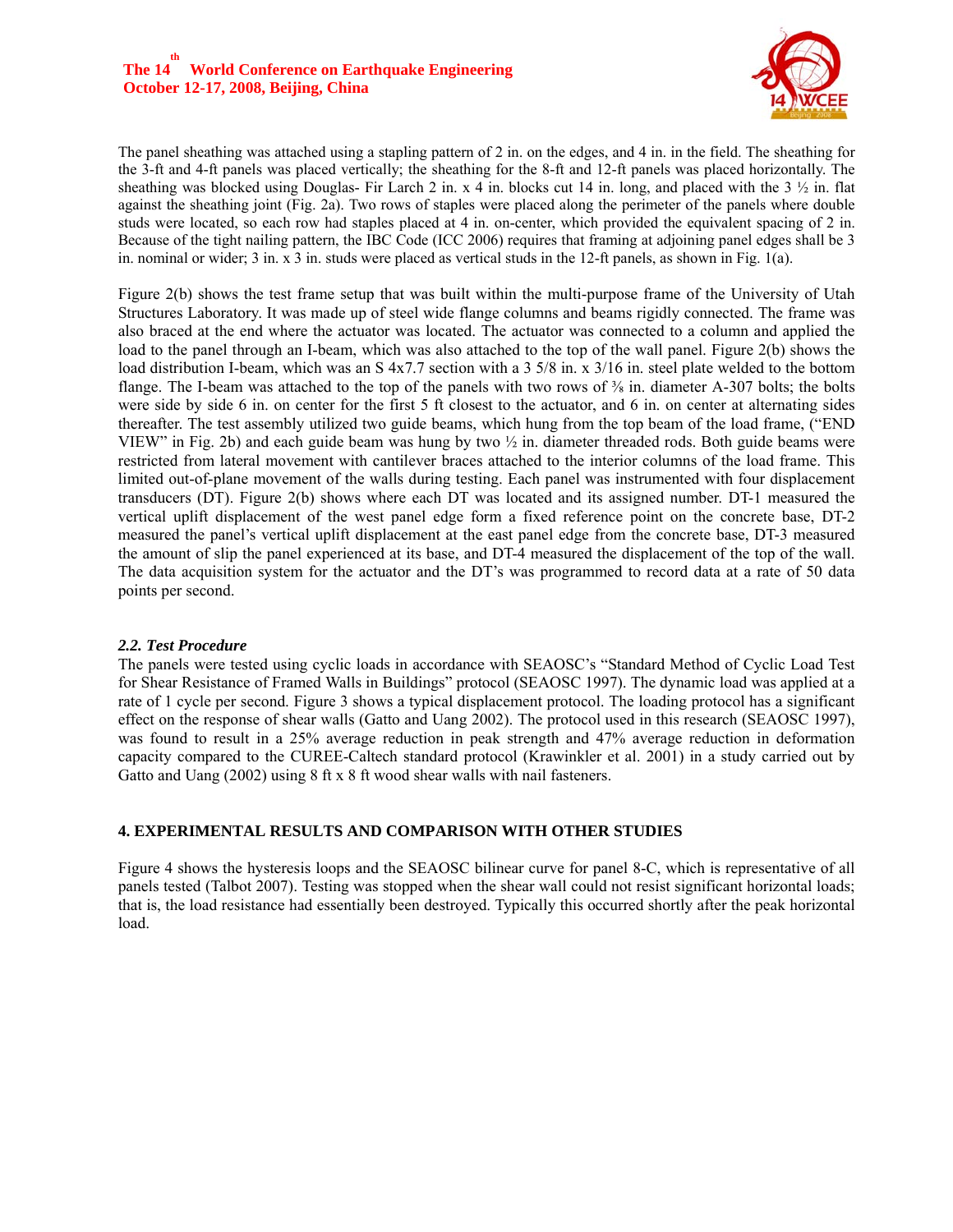



Figure 1. Panel framing layout specifications: (a) 3-ft, 4-ft, 8-ft, and 12-ft panels; (b) end-post detail.



Figure 2. Test assembly and setup: (a) sheathing orientation and layout; (b) test setup.



Figure 3. Applied displacement protocol for panel 8-C.

The SEAOSC report (SEAOSC 1997) states that a bilinear curve is to be generated from the hysteresis loops to determine shear wall properties. The SEAOSC report defines a limit state as an event, which marks the demarcation between two behavior states, when the behavior of the element or system is altered significantly. The first point on the bilinear curve is the yield limit state (YLS), where the difference in the forces at the first and fourth cycle, at the same displacement, does not exceed 5%. The second point is the strength limit state (SLS),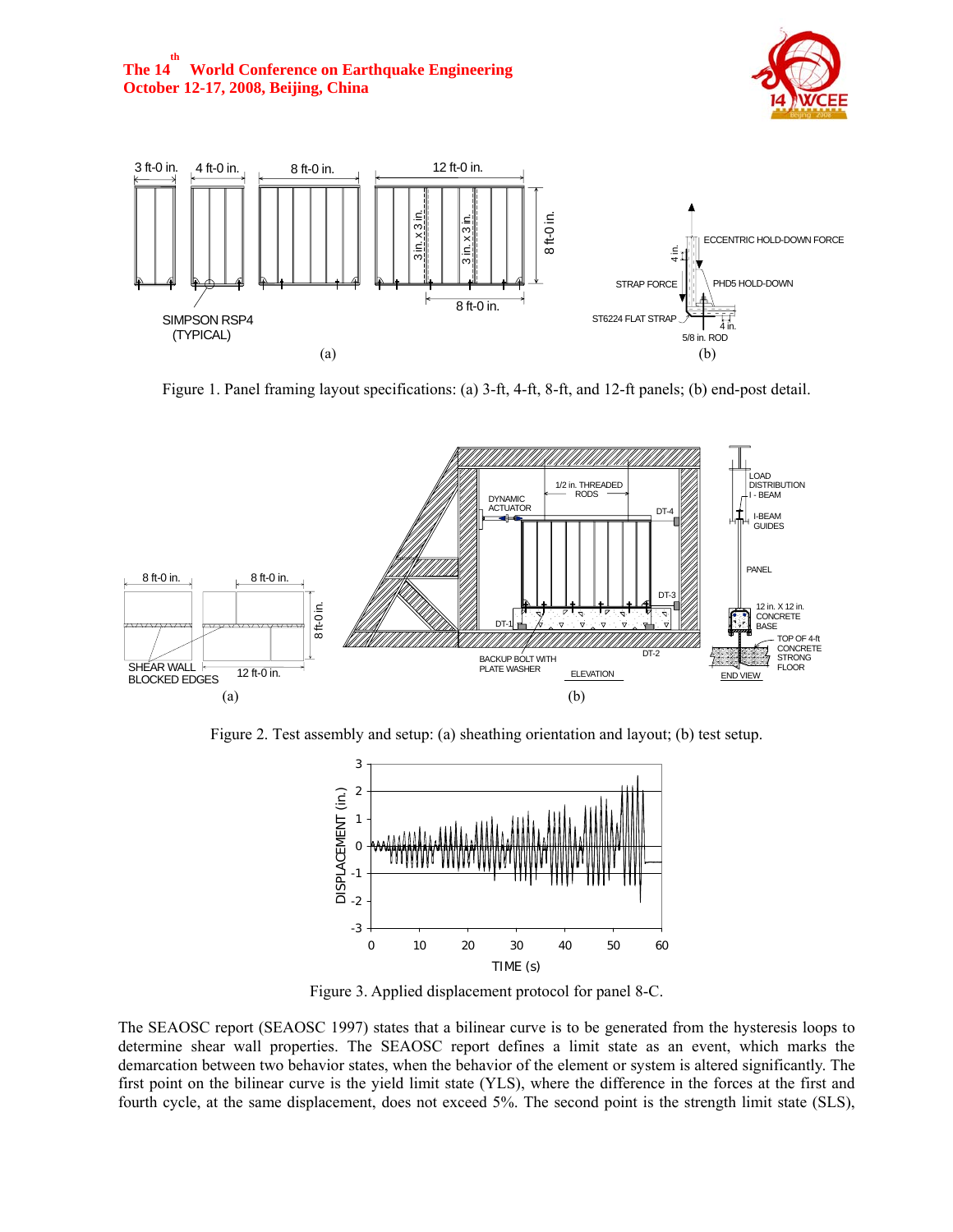#### The  $14^{\text{th}}$ **World Conference on Earthquake Engineering October 12-17, 2008, Beijing, China**



defined as the point in the force-displacement relationship, corresponding to the maximum displacement at the peak force attained by the element or system. Table 1 describes the ultimate failure mode of each of the panels tested and location of the failure, and the average peak strength and displacement capacity. The 3-ft panels acted like a beam fixed at the base, with the load applied at the free end. In most of the tests, staple progressive withdrawal was the predominant failure mode; this was followed by separation of the sheathing from the framing members. The specimens had a withdrawal failure due to uplift of the sheathing relative to the bottom plate. No fatigue failure of the staple itself was observed. Instead, the large number of loading cycles caused progressive withdrawal of the staples. This is demonstrated in Fig. 5(a) for panel 3-C where progressive withdrawal of the staples occurred from bottom to mid-height, and in Fig. 5(b) for panel 4-C where progressive staple withdrawal occurred mainly at the bottom corner. The end–post metal strap is shown intact in both figures. Panels 8-A and 8-B had ultimate failures occurring at the bottom corners of the panels, once blocking line failures had occurred. Blocking failure occurred due to differential movement of the sheathing in the horizontal direction.



Figure 4. Hysteresis curve for panel 8-C and SEAOSC bilinear curve.



Figure 5. Staple withdrawal failure mode of panels: (a) 3-C, (b) 4-C.

The allowable shear load for the panels tested is 395 lb/ft, except for the 3-ft wall for which it is 296 lb/ft, as listed in the IBC Code (ICC 2006). This allowable load is for panels with an edge staple spacing of 2 in. All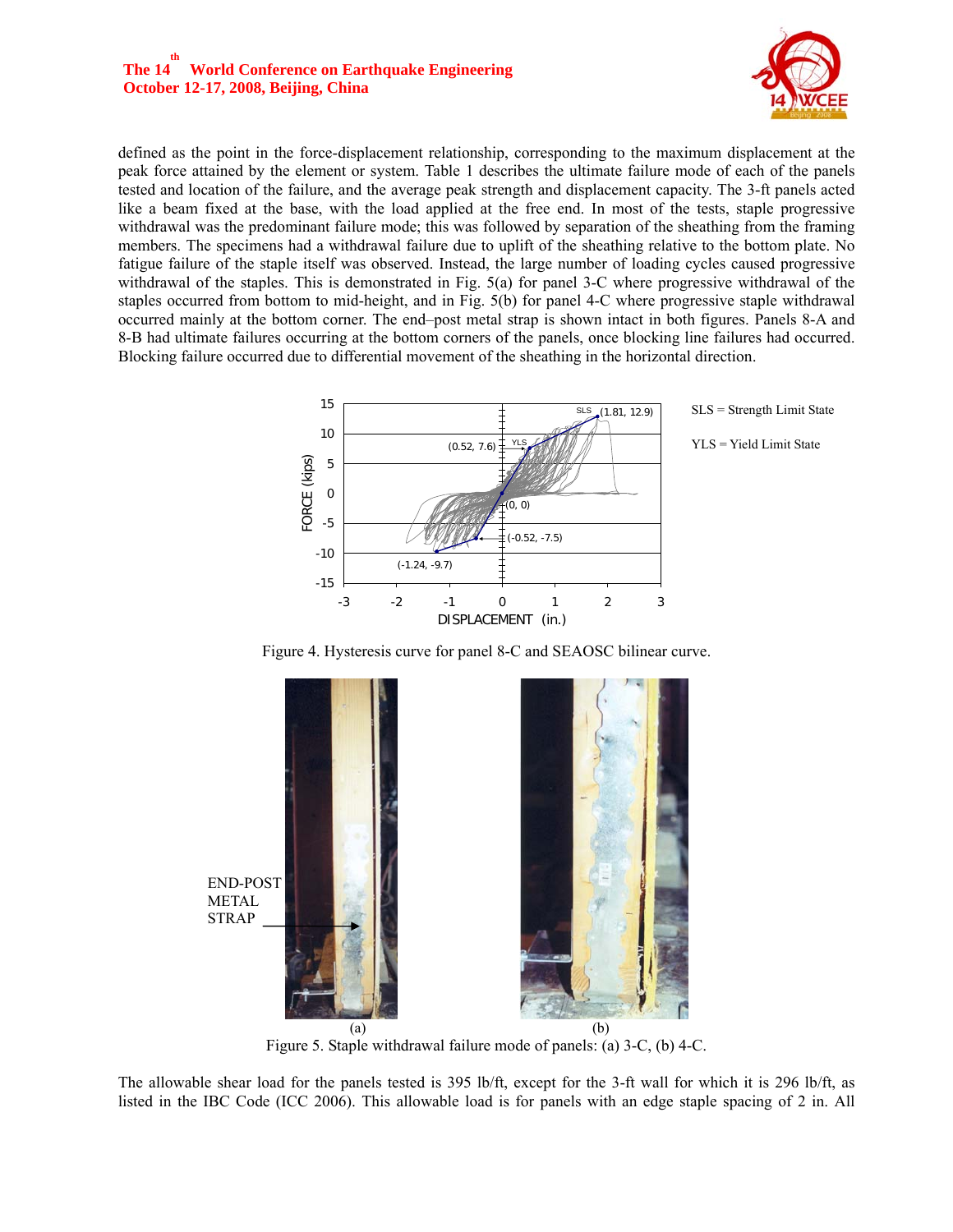## **The 14 th World Conference on Earthquake Engineering October 12-17, 2008, Beijing, China**



panels were stapled according to the above spacing schedule. The blocking for panel 8-C, and 12-A through 12-C was applied with twice as many staples in the blocking region with four instead of two rows of staples. Table 1 shows that the average peak strength increased from 9.7 kips for panel 8-A and panel 8-B to 11.3 kips for panel 8-C with the increased staples in the blocking region. The extra staples improved the resistance of the wall. The failure of panel 8-C was an anchor rod failure and splitting of the double sill plate due to cross-grain bending, as shown in Fig. 6(a). It is clear that there is an eccentricity (e) between the sheathing and anchor rod forces, as shown in Fig. 6(b) that contributes to sill plate damage. Due to the eccentricity, the sheathing uplifts relative to the bottom plate, which causes cross-grain bending and sill splitting; this sheathing uplift also causes progressive withdrawal of the staples. Splitting of the sill plate was observed during the 1994 Northridge earthquake (EERI 1994), in tests of nailed walls by Gatto and Uang (2002) who used single sill plates, and in tests of stapled walls by Crilly (2003). Furthermore, full-scale shake table tests of wood-frame houses subjected to the 1994 Northridge earthquake at the State University of New York at Buffalo (Filiatrault et al. 2007) have shown that the simulated earthquake severely damaged the sill plate.



Figure 6. (a) Anchor rod failure and sill plate damage for panel 8-C; (b) hold-down detail.

The failure mode of the 12-ft panels involved progressive staple withdrawal and splitting of the top plate, and strap, anchor, and end-post failure at the hold-down, as shown in Fig. 7(a) for panel 12-B. Cross-grain bending of the top plate was also evident due to eccentricity between the sheathing and the 3/8 in. diameter A-307 bolts. No failure was observed involving the RSP4 sill plate connector in any of the tests. The end-post metal strap is shown buckled in Fig. 7(a). The PHD5 hold-downs used in the tests along with the backup bolt resisted a tension created by the overturning moment ranging from 2.1 to 3.8 times the allowable tension load of 4.7 kips, as listed in the manufacturer's catalog. The backup bolt with plate washers served as a force helping to hold down the bottom double plate; the plate bends upwards at the end and assists the hold-down device in resisting the panel overturning, as shown in Fig. 7(b). Regardless of how tight the hold-downs and shear anchors were at the beginning of the test, they were all loose at the end of the test. Loosening of the nuts occurred due to either crushing of the sill plate under the washers or hold-downs, or the working motion applied to the concrete wedge anchors which tried to pull them out of the foundation. Figure 7(b) shows that the backup bolt with plate washers provides an alternate load path and increases the nonlinear displacement capacity.



Figure 7. (a) Strap, anchor, and end-post failure at the hold-down for panel 12-B; (b) backup bolt with plate washer hold-down (exaggerated displacement).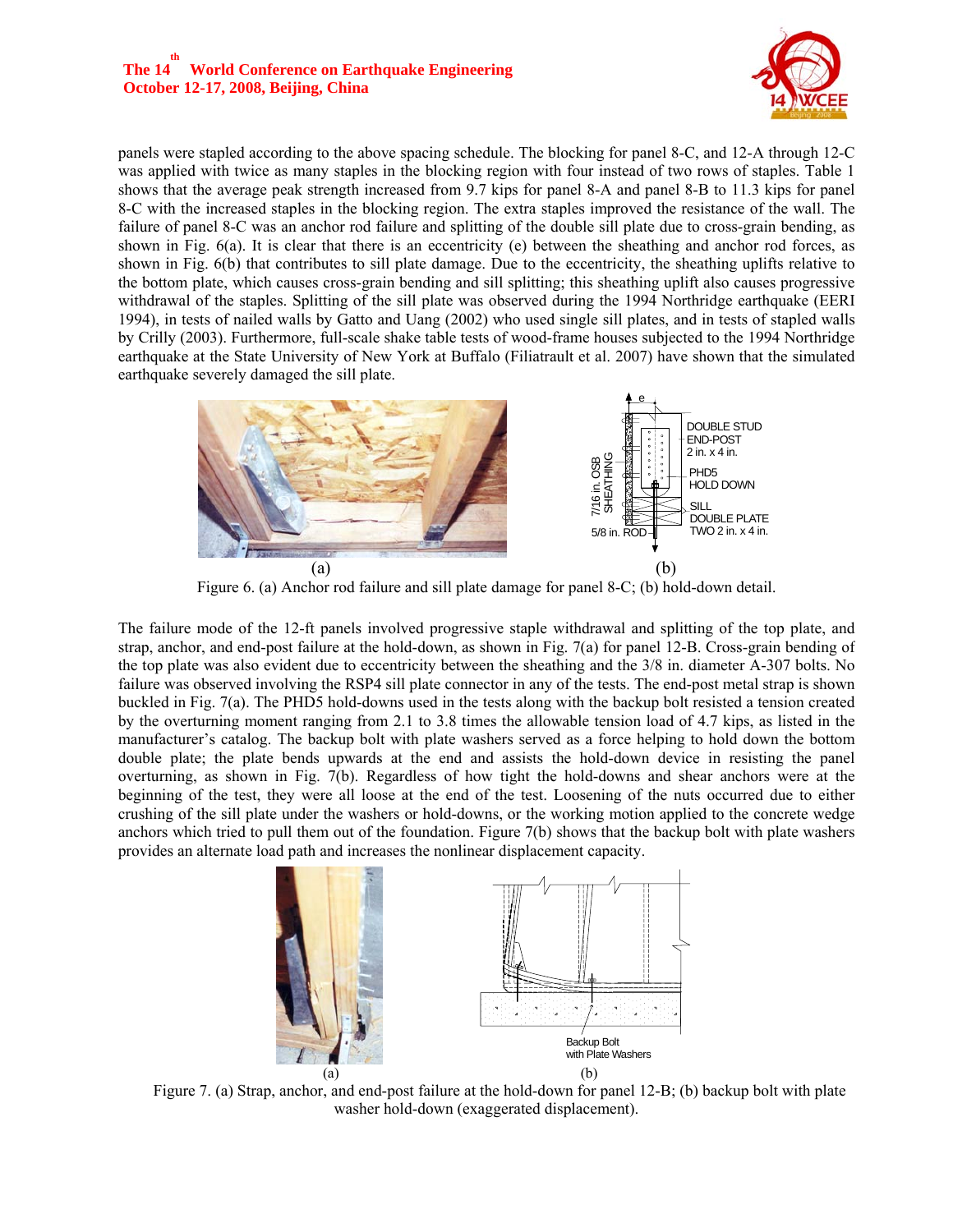

| Panel<br>ID   | Length<br>(f <sup>t</sup> ) | Failure Mode<br>(East End)                                                         | Failure Mode<br>(West End)                                                         | Average Peak<br>Strength | Average<br>Displacement |
|---------------|-----------------------------|------------------------------------------------------------------------------------|------------------------------------------------------------------------------------|--------------------------|-------------------------|
|               |                             |                                                                                    |                                                                                    | (kips)                   | (in.)                   |
| $3-A#1$       | $\overline{\mathbf{3}}$     | Staple partial withdrawal                                                          | Staple partial withdrawal                                                          | $\overline{3.9}$         | 2.2                     |
| $3 - A#2$     | 3                           | Staple withdrawal at bottom<br>corner                                              | Staple withdrawal at bottom<br>corner                                              | 3.9                      | 2.6                     |
| $3-B$         | 3                           | Initial staple withdrawal, and<br>sheathing separation from<br>framing at end-post | $N/A^+$                                                                            | 4.0                      | 2.4                     |
| $3-C$         | 3                           | Initial staple withdrawal, and<br>sheathing separation from<br>framing at end-post | Initial staple withdrawal,<br>and sheathing separation<br>from framing at end-post | 3.7                      | 2.6                     |
| $4-A$         | $\overline{4}$              | Initial staple withdrawal,<br>and sheathing separation from<br>framing at end-post | Initial staple withdrawal,<br>sheathing separation from<br>framing at end-post     | 5.5                      | 2.2                     |
| $4-B$         | $\overline{4}$              | N/A                                                                                | Anchor rod pullout from<br>concrete                                                | 5.2                      | 2.0                     |
| $4-C$         | $\overline{4}$              | Staple withdrawal at bottom<br>corner, and end-post failure                        | Staple withdrawal on<br>end-post                                                   | 4.9                      | 2.2                     |
| $8-A$         | 8                           | Staple shear at blocking                                                           | Staple shear at blocking                                                           | 9.0                      | 1.5                     |
| $8 - B$       | 8                           | Staple shear at blocking                                                           | Staple shear at blocking                                                           | 10.4                     | 1.3                     |
| $8-C$ **      | $\,8\,$                     | Anchor rod<br>failure<br>and<br>splitting of sill plate                            | N/A                                                                                | 11.3                     | 1.8                     |
| $12-A$ **     | 12                          | Staple withdrawal and<br>splitting along top chord                                 | Staple withdrawal and<br>splitting of top chord                                    | 21.3                     | 2.1                     |
| $12 - B$ **   | 12                          | Strap hole at anchor and<br>end-post at hold-down                                  | sheathing<br>N/A                                                                   | 18.8                     | 2.0                     |
| $12 - C^{**}$ | 12                          | Staple withdrawal, and<br>sheathing separation from<br>framing at end-post         | Staple withdrawal, and<br>sheathing separation from<br>framing at end-post         | 19.9                     | 2.1                     |

Table 1. Panel failure modes

+ Not Applicable ; \*\* Double spacing of staples along blocking line as shown in Fig. 8(b)

#### **5. CONCLUSIONS**

Stapled wood shear walls of better than standard construction were tested under dynamic cyclic loads. A series of 8-ft high panels with lengths of 3-ft, 4-ft, 8-ft, and 12-ft were tested. The tests show that staples are a viable means of assembling wood shear walls with the details provided herein to resist seismic forces. The advantage of staples over nails is that staples can be placed much closer to each other, which allows designers to respond specifically to areas of increased demand without splitting the host wood members, which is a problem with closely spaced nails. The shear walls had upgraded details including a double bottom plate with end-post metal straps, a backup anchor bolt with a washer plate, and an increased number of staples along blocked joints. Addition of the end-post metal straps to the bottom corners effectively reduced the eccentric forces on the end-posts, developed due to the hold-downs. The straps reduced the bending moment in the jamb members and the forces that the connectors were required to resist; this postponed failure to higher loads. Beveling of the bottom panel corners eliminated crushing of the corners. A